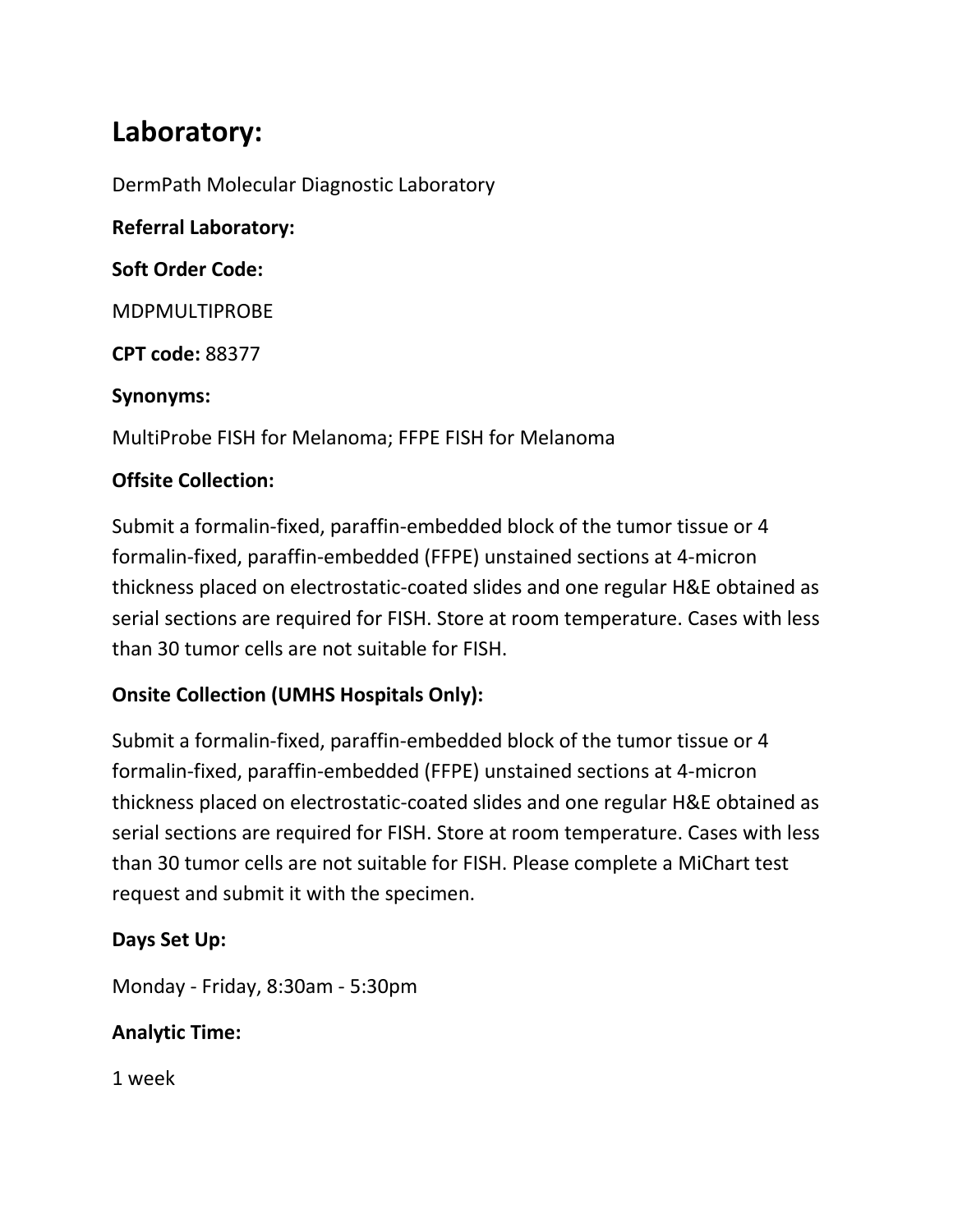#### **Test Methodology:**

#### Fluorescence In Situ Hybridization (FISH)

#### **Reference Range:**

\*Reference ranges may change over time. Please refer to the original patient report when evaluating results.

Interpretive report provided.

#### **Test Usage:**

This test is used to aid in the diagnosis of difficult melanocytic lesions via fluorescence in situ hybridization (FISH) in formalin-fixed, paraffin-embedded tissue specimens. A positive result favors a diagnosis of melanoma while a negative result one of nevus. Published data report a sensitivity of 86-100% and a specificity of 76-98% for the diagnosis of melanoma in selected cohorts including atypical spitzoid neoplasms. In our internal validation series the sensitivity and specificity were 87% and 93% respectively. Three multiprobe FISH panels are available in DermPath Mol Diag Lab. Panel 1 include probes 6p25 (RREB1), 6q23 (MYB), 11q13 (CCND1) and CEP6; panel 2 include 9q21 (CDKN2A) and CEP9; panel 3 include 8q24 (MYC). For full panel FISH test as an example, the FISH is performed on unstained tissue sections with probes (Abbott Molecular) targeting 6p25 (RREB1), 6q23 (MYB), 11q13(CCND1) and CEP6 on one slide and with probes for 9p21 (CDKN2A), CEP9 and 8q24 (MYC) on a second slide. A minimum of 30 cells with visible signals are evaluated for the following parameters: percentage of cells with more than 2 signals per nucleus for 6p25, 11q13 and 8q25, percentage of cells with fewer signals for 6q23 than for CEP6 and percentage of cells with homozygous deletions of 9p21. Nuclei with three or four signals for all probes are considered tetraploid and are excluded from the numerator, but included in the denominator when computing percentages for 6p25 (RREB1, 11q13 (CCND1) and 8q24 (MYC). Homozygous loss of 9p21 is defined by absence of 9p21 and the presence of at least 1 signal for CEP9. A positive result is defined as exceeding the cut-off criteria of any of the probes.